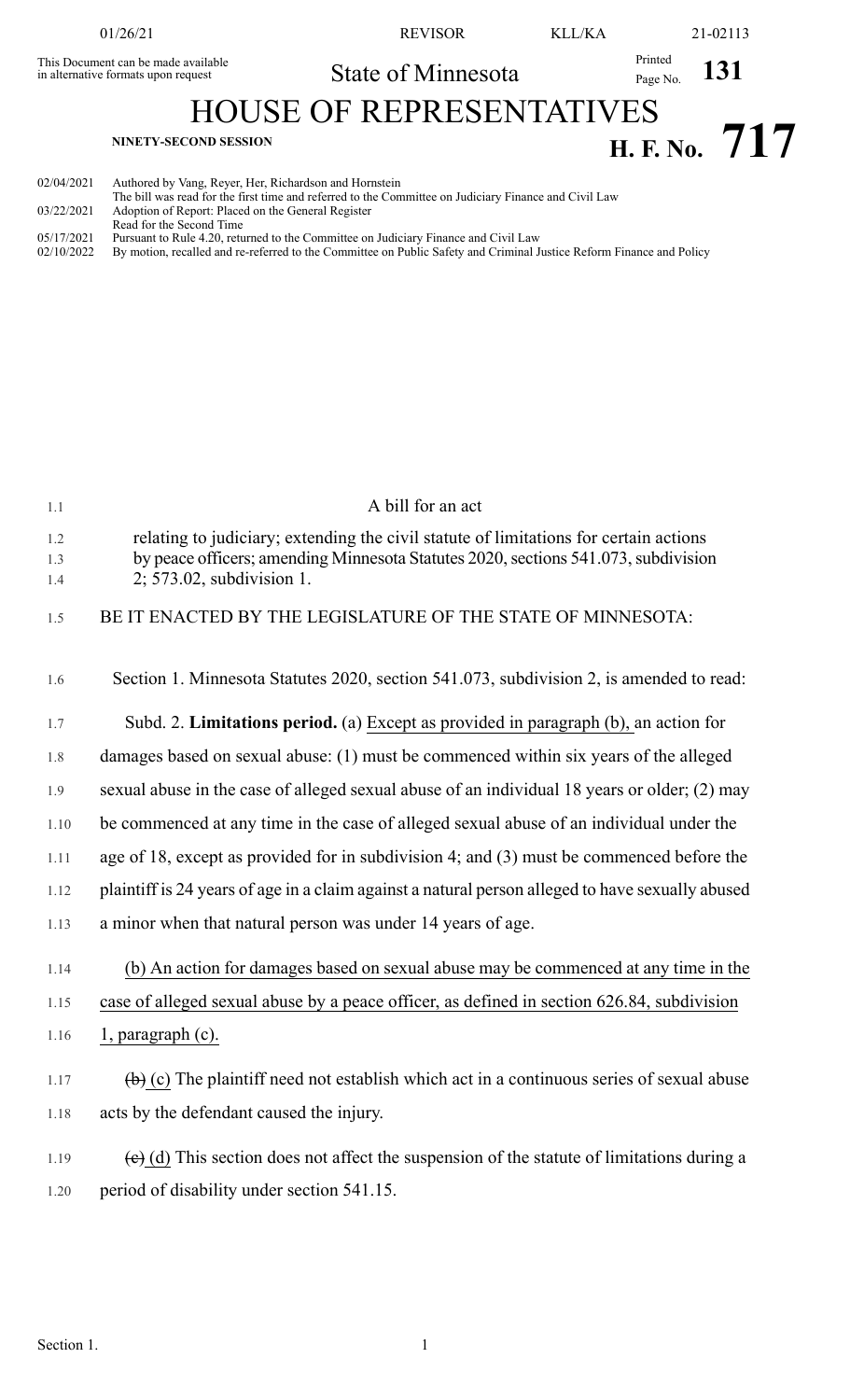| 2.1 | <b>EFFECTIVE DATE.</b> (a) This section is effective the day following final enactment.         |
|-----|-------------------------------------------------------------------------------------------------|
| 2.2 | Except as provided in paragraph (b), this section applies to actions that were not time-barred  |
| 2.3 | before the effective date.                                                                      |
| 2.4 | (b) Notwithstanding any other provision of law, in the case of alleged sexual abuse of          |
| 2.5 | an individual by a peace officer, as defined in Minnesota Statutes, section 626.84, subdivision |
| 2.6 | 1, paragraph (c), if the action would otherwise be time-barred under a previous version of      |

2.7 Minnesota Statutes, section 541.073, or other time limit, an action for damages against a

2.8 peace officer may be commenced no later than five years following the effective date of

2.9 this section.

2.10 Sec. 2. Minnesota Statutes 2020, section 573.02, subdivision 1, is amended to read:

2.11 Subdivision 1. **Death action.** (a) When death is caused by the wrongful act or omission 2.12 of any person or corporation, the trustee appointed as provided in subdivision 3 may maintain 2.13 an action therefor if the decedent might have maintained an action, had the decedent lived, 2.14 for an injury caused by the wrongful act or omission. An action to recover damages for a 2.15 death caused by the alleged professional negligence of a physician, surgeon, dentist, hospital 2.16 or sanitarium, or an employee of a physician, surgeon, dentist, hospital or sanitarium shall 2.17 be commenced within three years of the date of death, but in no event shall be commenced 2.18 beyond the time set forth in section 541.076. An action to recover damages for a death 2.19 caused by an intentional act constituting murder may be commenced at any time after the 2.20 death of the decedent. An action to recover damages for a death caused by a peace officer, 2.21 as defined in section 626.84, subdivision 1, paragraph (c), may be commenced at any time 2.22 after the death of the decedent. Any other action under this section may be commenced 2.23 within three years after the date of death provided that the action must be commenced within 2.24 six years after the act or omission. The recovery in the action is the amount the jury deems 2.25 fair and just in reference to the pecuniary loss resulting from the death, and shall be for the 2.26 exclusive benefit of the surviving spouse and next of kin, proportionate to the pecuniary 2.27 loss severally suffered by the death. The court then determines the proportionate pecuniary 2.28 loss of the persons entitled to the recovery and orders distribution accordingly. Funeral 2.29 expenses and any demand for the support of the decedent allowed by the court having 2.30 jurisdiction of the action, are first deducted and paid. Punitive damages may be awarded as 2.31 provided in section 549.20.

2.32 (b) If an action for the injury was commenced by the decedent and not finally determined 2.33 while living, it may be continued by the trustee for recovery of damages for the exclusive 2.34 benefit of the surviving spouse and next of kin, proportionate to the pecuniary loss severally